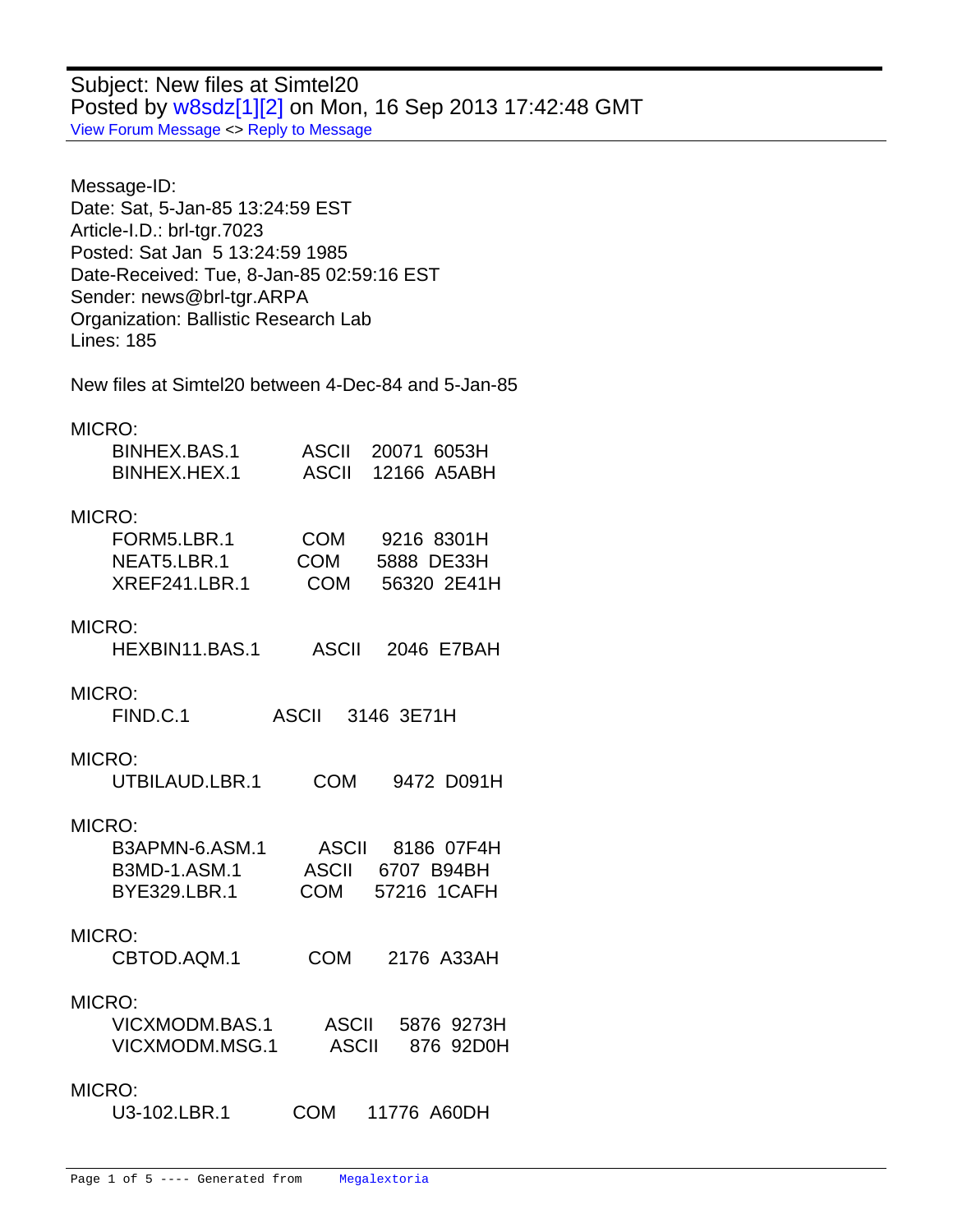| MICRO:<br>NEWBASE5.AQM.1                                                                                    | <b>COM</b>                                                    | 9856 427DH                                                    |
|-------------------------------------------------------------------------------------------------------------|---------------------------------------------------------------|---------------------------------------------------------------|
| MICRO:<br>D-31.AQM.1<br>DIRREP.LBR.1<br><b>SD95.CMT.1</b><br>SD95CMNT.LBR.1<br>SD96.LBR.1<br>SRTDIR31.LBR.1 | COM 17920 C1D9H<br><b>ASCII</b> 2851 A54BH<br>COM 79872 399EH | COM 11392 09DBH<br>COM 4864 9F84H<br>COM 4992 0960H           |
| MICRO:<br>ANYDISK.LBR.1<br>FBAD58.AQM.1<br>FBAD58.COM.1                                                     | <b>COM</b><br>COM<br><b>COM</b>                               | 36224 3651H<br>25216 F3D9H<br>2176 D033H                      |
| MICRO:<br><b>NSWP207.BUG.1</b>                                                                              | ASCII                                                         | 1154 39D2H                                                    |
| MICRO:<br>DIFCOM16.LBR.1                                                                                    | <b>COM</b>                                                    | 29440 9A92H                                                   |
| MICRO:<br>F83V2-MS.LBR.1                                                                                    | COM                                                           | 228736 9FFEH                                                  |
| MICRO:<br>9TRKS100.MSG.1<br>FLOPPY.FMT.3                                                                    | ASCII                                                         | ASCII 5651 2E04H<br>9787 D3B8H                                |
| MICRO:<br>GATEWAY.DEC84.1                                                                                   | ASCII                                                         | 16311 3A0BH                                                   |
| MICRO:<br><b>BU-11.LBR.1</b>                                                                                | COM 37632 7A85H                                               |                                                               |
| MICRO:<br>HZ100IBM.KIT.2                                                                                    | <b>ASCII</b>                                                  | 1723 AB71H                                                    |
| MICRO:<br>DUMPKP84.COM.1<br>EGUTIL21.LBR.1<br>K10TIME.LBR.1<br>KBSHW321.LBR.1                               | <b>COM</b><br>COM                                             | 384 E72FH<br>30848 4F01H<br>COM 8192 1C13H<br>COM 33152 EFCEH |
| MICRO:<br>LISTT16.LBR.1<br>LSTPATCH.AQM.1                                                                   |                                                               | COM 22016 C090H<br>COM 2688 0406H                             |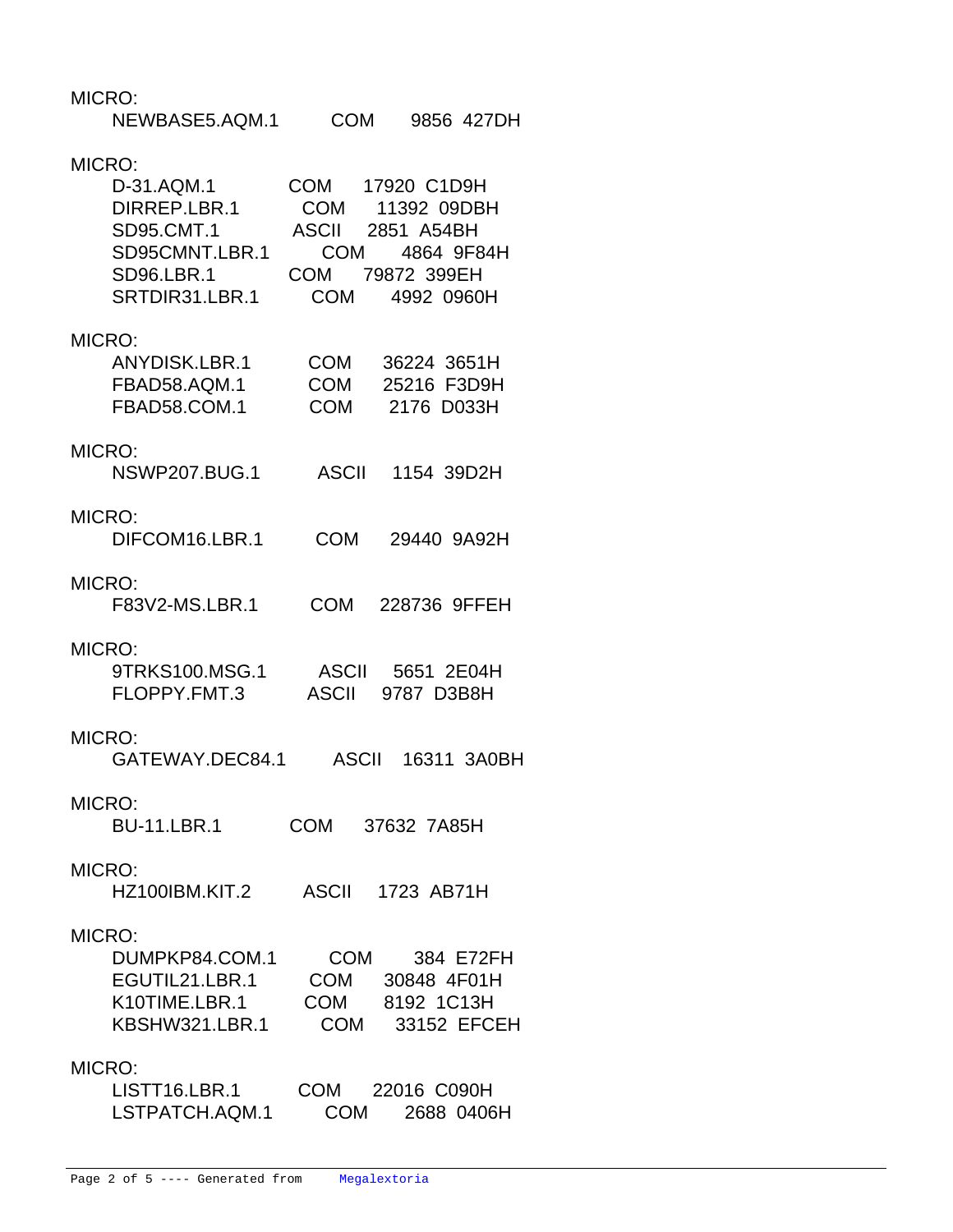## MICRO:

| MICRO:                                                  |                                                                                         |
|---------------------------------------------------------|-----------------------------------------------------------------------------------------|
| ATRPAT.MEX.1<br>MXO-DM10.ASM.1<br><b>MXO-RS15.ASM.1</b> | <b>ASCII</b><br>3141 F756H<br><b>ASCII</b><br>5561 F04CH<br><b>ASCII</b><br>18957 14A9H |
| MICRO:                                                  |                                                                                         |
| RCPM-057.LQT.1                                          | <b>COM</b><br>36864 72DAH                                                               |
| MICRO:                                                  |                                                                                         |
| 2400BAUD.TXT.1                                          | <b>ASCII</b><br>4420 E3AAH                                                              |
| 2400MDMS.MSG.1                                          | 5885 52DFH<br><b>ASCII</b>                                                              |
| KERMT403.LBR.1                                          | <b>COM</b><br>273664 58CCH                                                              |
| NULLMODM.DOC.1                                          | <b>ASCII</b><br>718 8A3FH                                                               |
| USARTS.DQC.1                                            | <b>COM</b><br>8064 112DH                                                                |
| MICRO:                                                  |                                                                                         |
| BMODEM.BAS.1                                            | <b>ASCII</b><br>1104 600EH                                                              |
| BMODEM.DOC.1                                            | FC36H<br><b>ASCII</b><br>651                                                            |
| MICRO:                                                  |                                                                                         |
| M7-SCAT.AQM.1                                           | COM<br>18304 B911H                                                                      |
| M7AL8-1.AQM.1                                           | COM<br>7808 CE31H                                                                       |
| M7AM-1.AQM.1                                            | <b>COM</b><br>7936 652EH                                                                |
| M7ATR1.ASM.1                                            | <b>ASCII</b><br>25174 DD3AH                                                             |
| M7OVL-22.LST.1                                          | <b>ASCII</b><br>4810 E399H                                                              |
| M7SD-1.AQM.1                                            | COM<br>7552 95C2H                                                                       |
| PAT700V2.ASM.1                                          | 3104 CFC6H<br><b>ASCII</b>                                                              |
| PAT700V2.MSG.1                                          | <b>ASCII</b><br>949 FF43H                                                               |
| MICRO:                                                  |                                                                                         |
| DIRPATCH.AZM.1                                          | <b>ASCII</b><br>9548 0606H                                                              |
| DIRPATCH.HEX.1                                          | <b>ASCII</b><br>335 C03BH                                                               |
| OSBN-BIO.BQS.1                                          | COM 3584 372CH                                                                          |
| MICRO:                                                  |                                                                                         |
| TBBS22.LBR.1                                            | COM 45568 DD6FH                                                                         |
| TKERMIT.LBR.1                                           | COM 50048 447DH                                                                         |
| TURBO-UG.ADR.1                                          | ASCII 605 F57BH                                                                         |
| TURBOPAS.WRN.1                                          | ASCII 773 58C9H                                                                         |
| USQ.PQS.1                                               | COM 5632 8F5AH                                                                          |
| XYDEMO.PAS.1                                            | ASCII 1166 8E46H                                                                        |
| XYPLOT.PAS.1                                            | ASCII 5254 2C90H                                                                        |
| MICRO:                                                  |                                                                                         |
| FLOW.ASM.1                                              | ASCII 4423 D3B8H                                                                        |
| $IDMA$ CMD EVE 4                                        | $OM = 26106$ DOADLI                                                                     |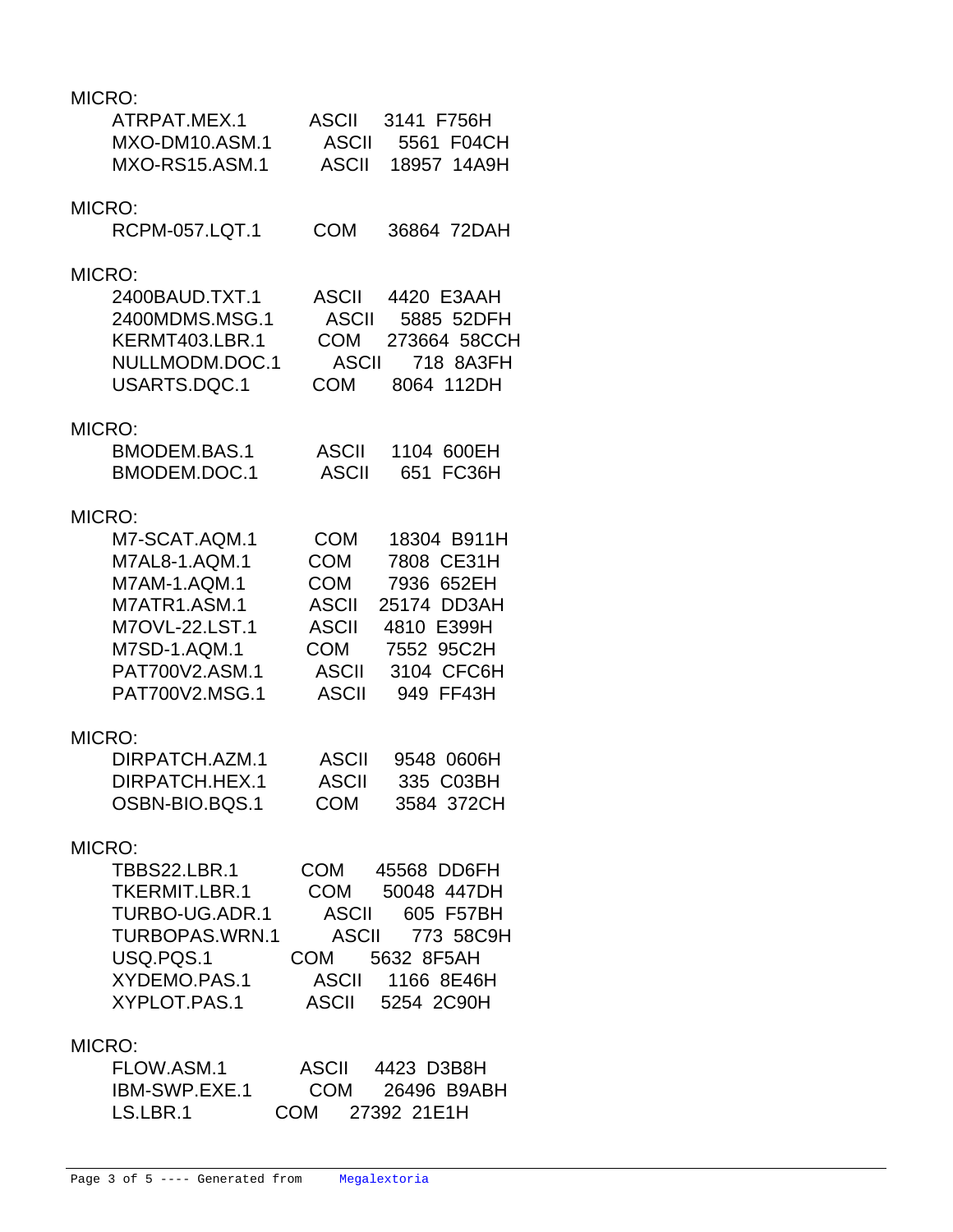| LU.DOC.1<br>LU.EXE.3<br>NSQ202.EQE.1<br>PC-TALK.DQC.1<br>PC-TALK5.LBR.1<br>PHONE.LBR.1<br>RAMDISK.LBR.1<br>SDL30.AQM.1<br>TURBO-SQ.LBR.1<br>WHEREIS.LBR.1                                                   | ASCII 6267 7B68H<br>COM 22528 02ECH<br>COM 15104 3AEAH<br>COM 64640 0EE6H<br>COM 144384 90BFH<br>COM 32256 8EBCH<br>COM 2560 BA87H<br>COM 14976 5336H<br>COM 18176 8E21H<br>COM 8192 2BB7H                                                                                                                                               |
|-------------------------------------------------------------------------------------------------------------------------------------------------------------------------------------------------------------|------------------------------------------------------------------------------------------------------------------------------------------------------------------------------------------------------------------------------------------------------------------------------------------------------------------------------------------|
| MICRO:<br>RBBS37-1.LBR.1<br>RBBS37-2.LBR.1                                                                                                                                                                  | RBBS37.MSG.1 ASCII 1134 0D9CH<br>COM 134272 3041H<br>COM 67456 B0AAH                                                                                                                                                                                                                                                                     |
| MICRO:<br>CHAT42.LBR.1<br>XMDM-102.BUG.1                                                                                                                                                                    | COM 14720 65EBH<br><b>ASCII 843 E698H</b>                                                                                                                                                                                                                                                                                                |
| MICRO:<br>SMALLCV2.MSG.1                                                                                                                                                                                    | ASCII 2552 AD2FH                                                                                                                                                                                                                                                                                                                         |
| MICRO:<br>MAKESQ1<br>MAKEUSQ1<br>README1<br>SQ.1.1<br>SQ.1.1<br>SQ.C.1<br><b>SQ.H.1</b><br>SQCOM.H.1<br>SQDEBUG.C.1<br><b>SQIO.C.1</b><br><b>TR1.C.1</b><br><b>TR2.C.1</b><br>USQ.C.1<br>USQ.H.1<br>UTR.C.1 | ASCII 156 23CEH<br>ASCII 91 8E4BH<br>ASCII 3000 216EH<br>ASCII 1657 E6FCH<br><b>ASCII</b> 5519 71BCH<br>ASCII 1900 F320H<br>ASCII 445 F27AH<br>ASCII 791 78FFH<br>ASCII 808 547CH<br>SQU-PORT.MSG.1 ASCII 663 7F3FH<br><b>ASCII</b><br>1345 696AH<br>ASCII 13402 1C3BH<br>ASCII 6523 C8CBH<br>ASCII 376 BF51H<br><b>ASCII 1766 78FEH</b> |
| MICRO:<br>68000USQ.LBR.1<br>SQU-PORT.LBR.1                                                                                                                                                                  | COM 14848 5A23H<br>COM 29952 D82CH                                                                                                                                                                                                                                                                                                       |
| MICRO:<br>FILT5A.LBR.1<br>TABS5.LBR.1                                                                                                                                                                       | COM<br>5888 345FH<br>COM<br>4480 FE89H                                                                                                                                                                                                                                                                                                   |